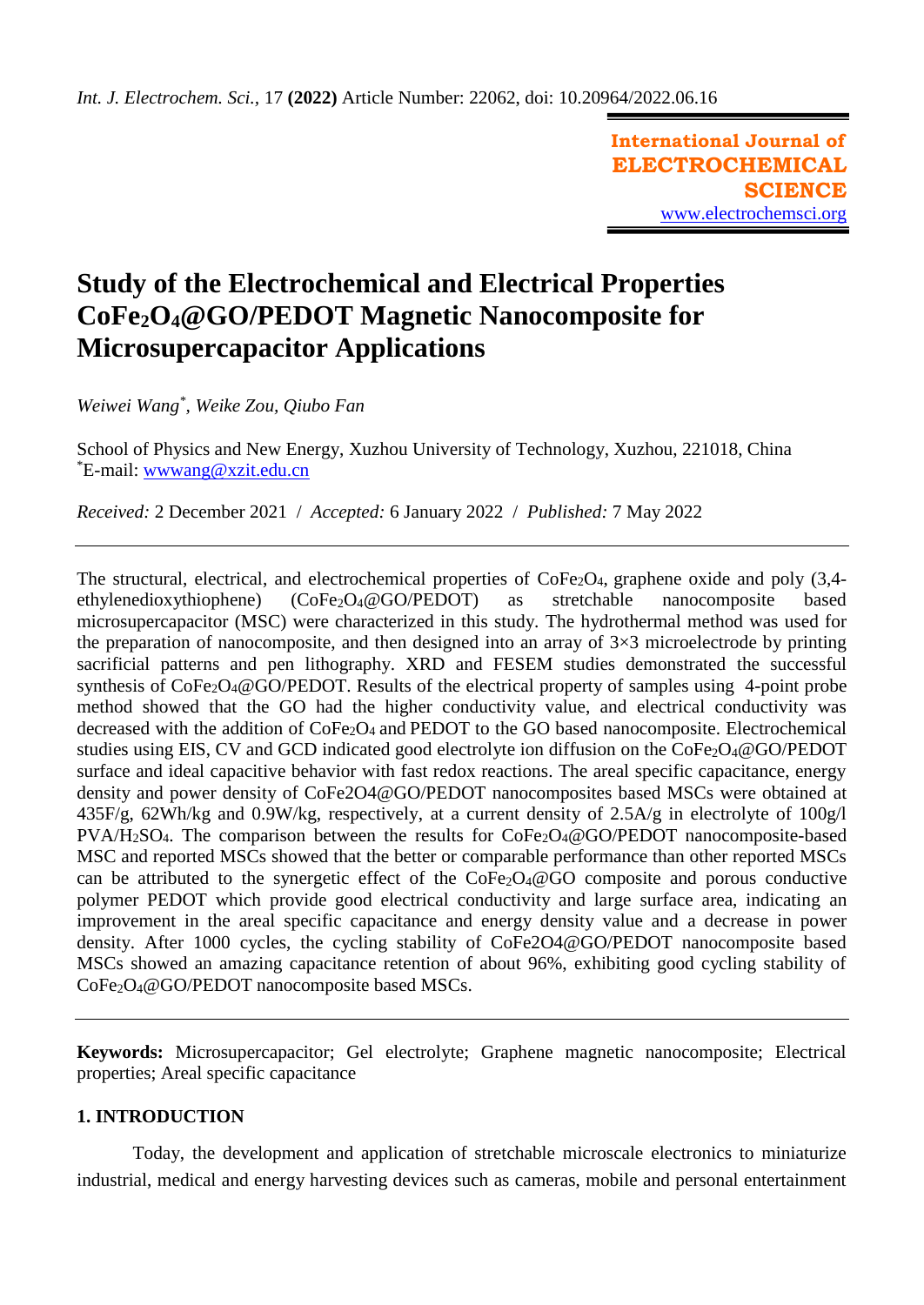devices, calculators, exercise monitors, and wearable electronics such as electronic skins and healthcare monitoring systems causes significant competition in the market [1, 2]. More importantly, MSCs as flexible energy storage tools on-chip microscale devices have grown in popularity, and numerous studies have been conducted to discover suitable materials and electrode configurations in the development of MSC technology [3-6].

Accordingly, research has shown that most MSCs show good performance *in wave*-*like*, honeycomb kirigami*,* bridge*-*island, cellular, helical and textile fiber electrodes configurations [7-9]. Many studies have been conducted on, MnO<sub>2</sub>RuO<sub>2</sub>, Ag@Ppy, V<sub>2</sub>O<sub>5</sub>, VS<sub>2</sub>, MXene, PEDOT: PSS, porous carbon, graphene, and MWCNTs-based electrochemical [10-12]. Even so, application of the stretchable MSCs is faced with challenges due to poor mechanical stability and weak cycling and rate performance [13, 14]. Moreover, the manufacturing process of *MSCs* is also highly sensitive, and not only requires complicated and multistep processing involving expensive equipment but also need to work in a clean room [15-17].

As a result of the large market and increasing demand for MSCs, ongoing research is being conducted to overcome problems in design and development of fabrication methods with favorable materials to improve the capacity and stability of MSCs [18-20]. Therefore, this study presented the fabrication of  $\text{CoFe}_2\text{O}_4$ @GO/PEDOT as a graphene based magnetic nanocomposite and the study of its structural and electrical properties and electrochemical characterizations for MSC applications.

#### **2. EXPERIMENTAL**

#### 2.1. Synthesis of CoFe<sub>2</sub>O<sub>4</sub>@GO/PEDOT

The hydrothermal method was used for the preparation of a mixture of  $\text{CoFe}_2\text{O}_4@GO$  [21]. GO (>95wt%, Xiamen Tob New Energy Technology Co., Ltd., China), Fe(NO3)3.9H<sub>2</sub>O (99%, Merck, Germany) aqueous solution, and  $Co(NO<sub>3</sub>)<sub>2</sub>·6H<sub>2</sub>O$  (99%, Merck, Germany) aqueous solution were mixed in a molar ratio of 3:2:1 using magnetic stirring for 12 minutes. Then, the mixture was transferred to a Teflon-coated stainless steel autoclave and heated at 130°C for 12 hours. After cooling, the obtained black product was washed with ethanol three times, and dried at 55°C in the oven. 2g of The CoFe<sub>2</sub>O<sub>4</sub>@GO was ultrasonically added in 10 mL of n-butyl acetate ( $\geq$ 99.5%, Sigma-Alderich) containing 50 μl/ml of poly(3,4-ethylenedioxythiophene) (PEDOT, 97%, Sigma-Alderich) to obtain the homogeneous nanocomposite ( $CoFe<sub>2</sub>O<sub>4</sub>@GO/PEDOT$ ).

### *2.2. Preparation of microsupercapacitors of CoFe2O4@GO/PEDOT*

For the preparation of an array of  $3 \times 3$  microsupercapacitors (MSC), a pattern electrode was designed by printing sacrificial patterns using a commercial laser printer (DIY 2500w, Shenzhen Twotrees Technology Co., Ltd., China). The magnetic nanocomposite-based MSC was successfully fabricated on a transparent commercial polyethylene terephthalate (PET, Taizhou Shantai Packaging Co., China) film. Subsequently, the magnetic nanocomposite ink was loaded onto the substrate using a rollerball pen. Following that, 1 ml of 0.7 g/ml Fe(ClO<sub>4</sub>)<sub>3</sub> (99%, Sigma-Alderich) solution was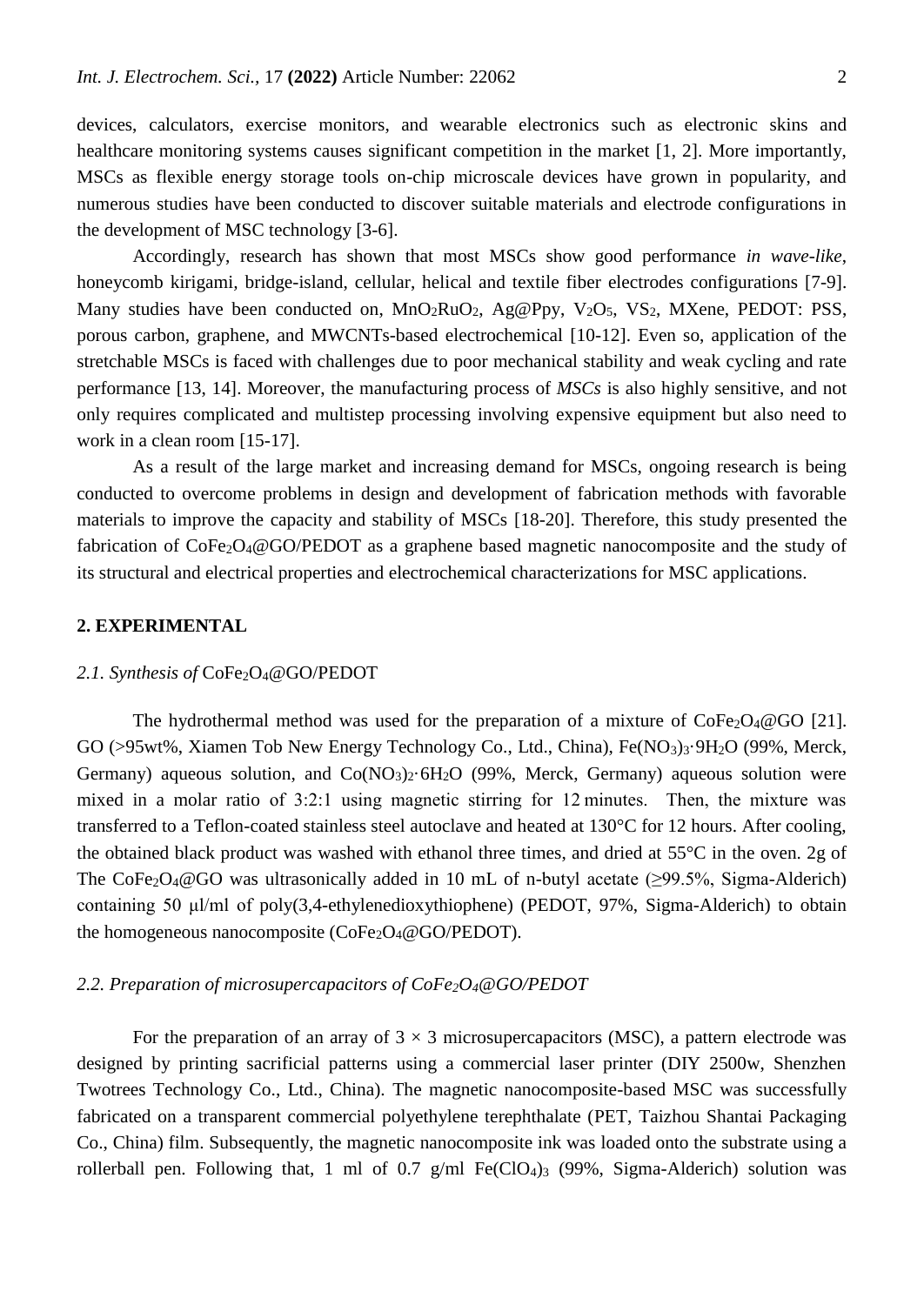dropped directly onto the magnetic nanocomposite electrode and allowed to polymerize for 60 minutes at room temperature [22]. The resulted array was washed with absolute ethanol (99%, Shandong Baovi Energy Technology Co. Ltd., China) and deionized (DI) water thoroughly and then dried at room temperature for 40 minutes. The sample was carefully washed sequentially with acetone (99.5%, Shandong Baovi Energy Technology Co. Ltd., China) and DI water to remove the unwanted printer pattern and template from the substrate.

#### *2.3. Fabrication of a GO/PEDOT nanocomposite-based MSC with a flexible microelectrode*

The GO/PEDOT ink was synthesized by a mixture of GO, n-butyl acetate and 50 $\mu$ l/ml PEDOT in a volume ratio of 2:1:1. The mixture was sonicated for 60 minutes to achieve a homogeneous suspension [22], followed by the deposition of GO/PEDOT. For polymerization, 0.7  $g/ml$  of Fe(ClO<sub>4</sub>)<sub>3</sub> solution was slowly dropped on the GO/PEDOT electrode. After 60 minutes, the GO/PEDOT electrode was washed with a mixture of ethanol and DI water, and then dried at room temperature for 40 minutes. Afterwards, the silicone rubber coating (Aerol Formulations P. Ltd., India) was applied for the rubber coating of the surface of the GO/PEDOT electrode.

In order to assemble the flexible MSC, silver paste (Zhongshan Maxtor New Material Co., Ltd., China) was employed to meticulously connect each MSC to the GO/PEDOT electrode structure. Afterwards, the gel electrolyte was prepared by adding 2 g of polyvinyl alcohol (PVA, 99%, Jinzhou City Yicheng Cellulose Co., Ltd., China) into 2 g of  $H_2SO_4$  (99.99%, Sigma-Alderich) and 20 ml of DI water. The electrolyte was stirred at 85°C to obtain the transparent solution that it was spread onto the MSC arrays. The MSCs were dried at room temperature for 10 hours.

#### *2. 4. Structural and electrical characterizations*

Field emission scanning electron microscopy (FESEM, SU8010, Hitachi Co., Tokyo, Japan) was used to study the morphological properties of nanocomposite. For crystal structure analysis, Xray diffraction (XRD, Bruker Nanostar U) with Cu Kα radiation ( $\lambda$  = 0.1542 nm) at 45 kV was applied. In order to study the electrical properties, electrical conductivity measurements were carried out using a pellet ( $\Phi$ 20 mm × 0.5 mm) prepared from the synthesized nanocomposites with a pressure of 20 MPa, and 4- point probe method (ST2558B-F01, Suzhou Jingge Electronics Co., Ltd.,China) was employed for the electrical conductivity of pressed pellets at room temperature under an applied current of 10 mA. Four electrical contacts were arranged in a line with uniform pin separation (1.5 mm) and placed on the surface of the sample.

#### *2.5. Electrochemical studies*

The electrochemical analyses of MSC arrays including cyclic voltammetry (CV), electrochemical impedance spectroscopy (EIS) and galvanostatic charge-discharge (GCD) were carried out in a potentiostat/galvanostat electrochemical workstation (Corrtest, Wuhan Corrtest Instruments Corp., Ltd., China) using both three-electrode and two-electrode systems. In the three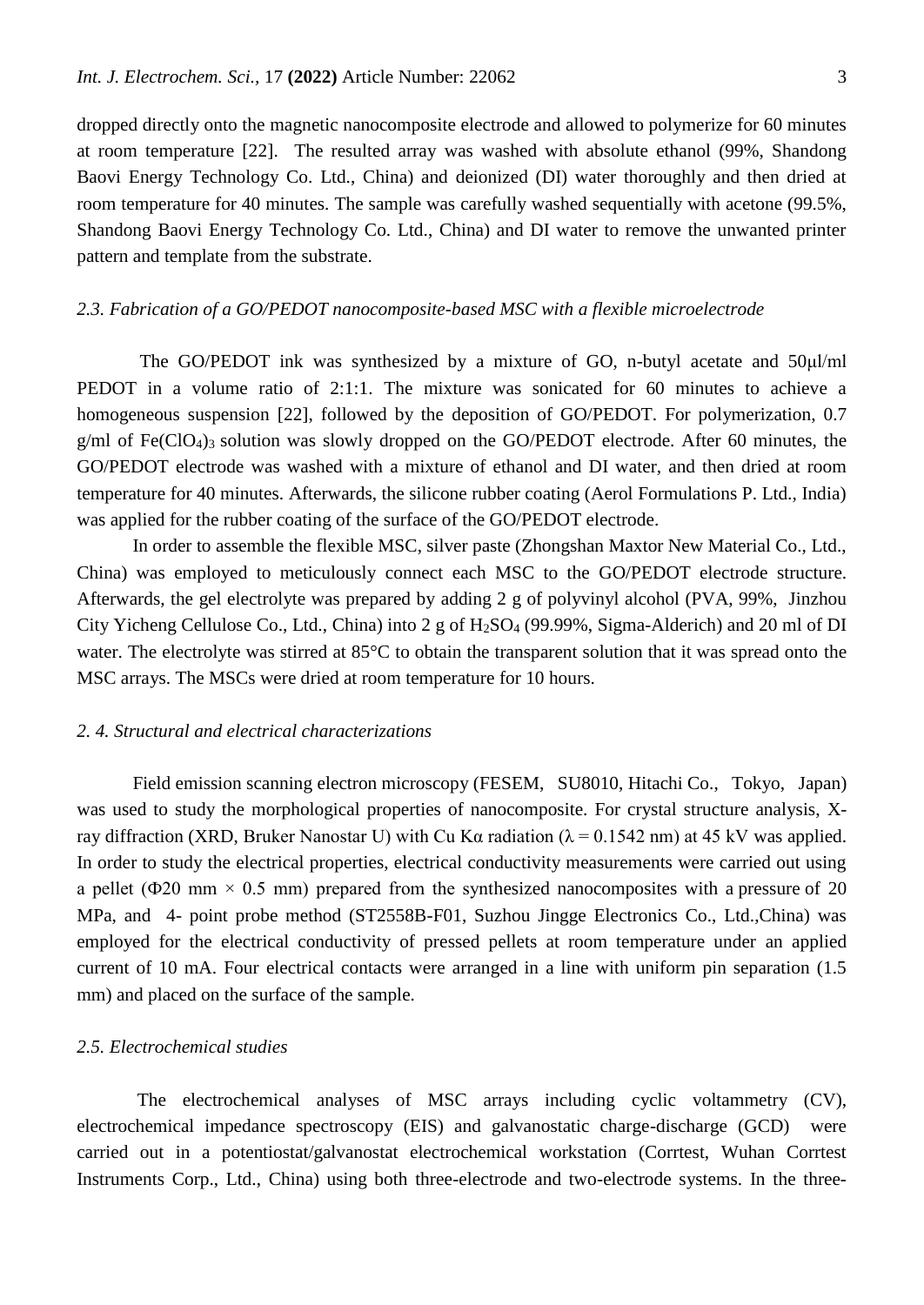electrode system, a prepared single microelectrode is used as a working electrode, a Pt wire as counter and a saturated calomel electrode (SCE) as a reference electrode. In the two-electrode system, two electrodes are employed as the working and the counter electrodes, respectively. An EIS was employed for a frequency range from  $10^5$  Hz to  $10^{-2}$  Hz and sinusoidal amplitude of 10 mV. EIS data was fitted based on an equivalent electrical circuit model using ZSimpWin software. The areal specific capacitance  $(C_s)$  was calculated by the equation (1) [23, 24]:

 $C_s = I\Delta t/S\Delta V$  (1)

Where I and  $\Delta t$  are the constant discharge current and the discharge time, respectively.  $\Delta V$  is the applied potential interval, and S is the electrode area. The energy density (E) and power density (P) were calculated according to the following equations (2) and (3), respectively [25, 26]:

 $E = C \times (\Delta V)^2 / 7200$  (2)  $P = E \times 3600/\Delta t$  (3)

#### **3. RESULTS AND DISCUSSION**

### *3.1. Structural characterization*

Figure 1 illustrates the XRD patterns of powders of GO nanosheets,  $\text{CoFe}_2\text{O}_4$ ,  $\text{CoFe}_2\text{O}_4$ @GO and CoFe<sub>2</sub>O<sub>4</sub>@GO/PEDOT. The XRD pattern of powders of GO shows a sharp diffraction peak at 2 $\theta$  $= 10.04^{\circ}$ , which is related to the (001) plane [27]. The XRD pattern of CoFe<sub>2</sub>O<sub>4</sub> shows the diffraction peaks at  $2\theta = 18.27^{\circ}$ ,  $30.21^{\circ}$ ,  $35.56^{\circ}$ ,  $37.34^{\circ}$ ,  $43.14^{\circ}$ ,  $53.69^{\circ}$ ,  $56.98^{\circ}$ ,  $62.72^{\circ}$  and  $74.28^{\circ}$ , corresponding to the (111), (220), (311), (222), (400), (422), (511), (440) and (533) planes, respectively, which represent to crystal phase of  $\text{CoFe}_2\text{O}_4$  with a spinel structure based on JCPDS card No. 00-022-108 [28, 29]. The XRD pattern of  $\text{CoFe}_2\text{O}_4@GO$  exhibits all diffraction peaks of  $CoFe<sub>2</sub>O<sub>4</sub>$  and GOES, indicating the successful synthesis of  $CoFe<sub>2</sub>O<sub>4</sub>@GO$  nancomposite. Moreover, the XRD pattern of the  $CoFe<sub>2</sub>O<sub>4</sub>@GO/PEDOT$  shows all the diffraction peaks of  $CoFe<sub>2</sub>O<sub>4</sub>@GO$ nancomposite and an additional low intensity at  $2\theta = 26.18^\circ$  which is related to the intermolecular spacing of the polymer backbone that is assigned to the (020) reflection [30], demonstrating the successful synthesis of CoFe<sub>2</sub>O<sub>4</sub>@GO/PEDOT.

Figure 2 presents the FESEM images of GO, CoFe<sub>2</sub>O<sub>4</sub>, CoFe<sub>2</sub>O<sub>4</sub>@GO and CoFe2O4@GO/PEDOT. The FESEM image of GO in Figure 2a reveals agglomerated micro-sized nanosheets with an average thickness of 10nm. As observed from Figure 2b, CoFe<sub>2</sub>O<sub>4</sub>@GO/PEDOT shows the presence of CoFe2O<sup>4</sup> nanoparticles that are distributed on GO nanosheets and the coral-like morphology of PEDOT. Conjugated -bonds are present in the PEDOT structure, and interactions between the PEDOT molecule and GO nanosheets can be strong due to - stacking and the van der Waals force [31-33]. It can be seen that the polymerized nanocomposite ink of CoFe<sub>2</sub>O<sub>4</sub>@GO/PEDOT provide the high porosity surface. Furthermore, CoFe<sub>2</sub>O<sub>4</sub> nanoparticles have a synergistic effect on increasing effective surface area by reducing  $\pi$ - $\pi$  interactions between sheets [34, 35], and the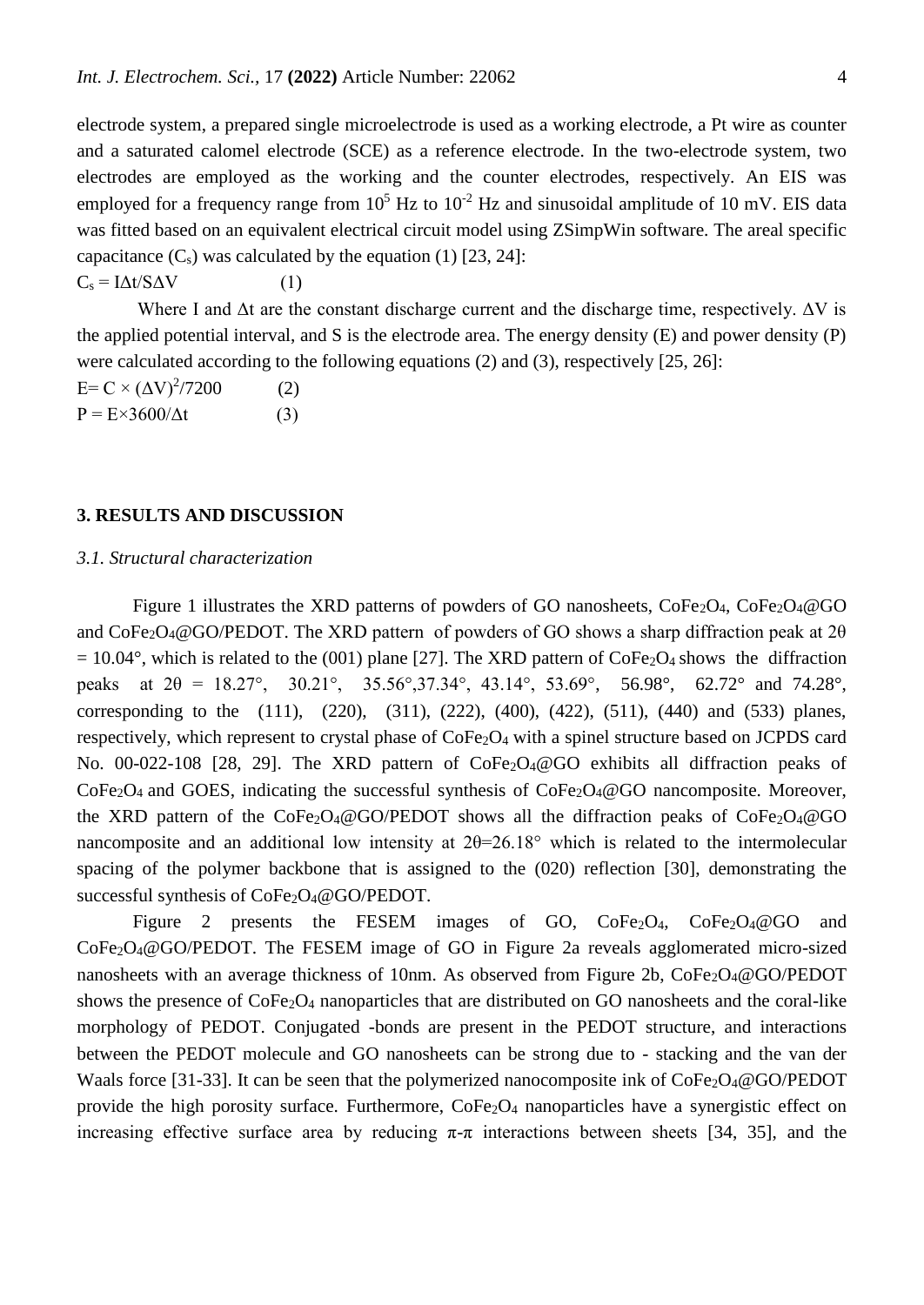electrostatic repulsion between the negatively charged CoFe<sub>2</sub>O<sub>4</sub>@GO/PEDOT [36, 37]. In addition, the bonding of PEDOT with GO nanosheets enhances the surface roughness.



**Figure 1.** XRD patterns of powders of (a) GO nanosheets, (b) CoFe<sub>2</sub>O<sub>4</sub>, (b) CoFe<sub>2</sub>O<sub>4</sub>@GO and (d) CoFe2O4@GO/PEDOT.



Figure 2. FESEM images of (a) GO, (b) CoFe<sub>2</sub>O<sub>4</sub>, (b) CoFe<sub>2</sub>O<sub>4</sub>@GO and (d) CoFe<sub>2</sub>O<sub>4</sub>@GO/PEDOT

## *3.2. Electrical characterizations*

Table 1 presents the conductivity (σ) and resistivity (ρ) values of synthesized d GO,  $CoFe<sub>2</sub>O<sub>4</sub>$ ,  $CoFe<sub>2</sub>O<sub>4</sub>@GO$  and  $CoFe<sub>2</sub>O<sub>4</sub>@GO/PEDOT$  nanocomposites. As observed from Table 1, the GO has the higher conductivity value, and electrical conductivity is decreased with the addition of the CoFe<sub>2</sub>O<sub>4</sub> and PEDOT to the GO-based nanocopmposite.  $\text{CoFe}_2\text{O}_4$  also shows lower conductivity. The variation in electrical conductivity can be described in terms of percolation theory [38, 39]. Based on this theory,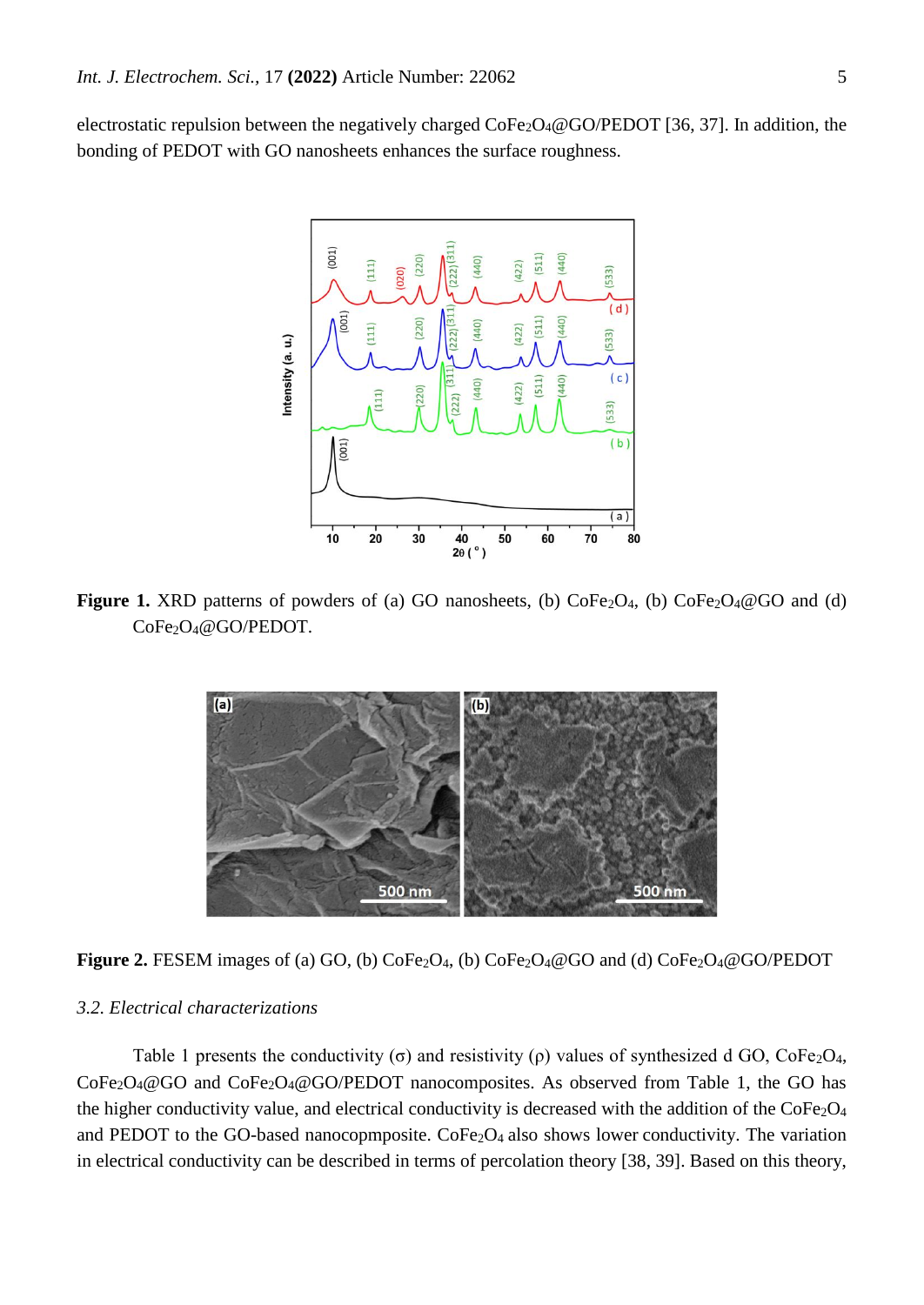the remarkable increase in conductivity occurs when the concentration of conductive filler exceeds its critical value. In composites containing conducting ( $\rho$ ) and semiconducting ( $\rho_c$ ) components, the relation between the electrical conductivity of the conducting-superconducting mixture of the percolation threshold is described by a simple power law  $\sigma \sim (\rho - \rho_c)^t$ , where the critical exponent t depends only on the dimensionality of the system [40, 41].

#### *3.3. Electrochemical characterizations*

EIS measurement was used to characterize the interface quality between the electrode and electrolyte, and study the capacitive and resistive behavior of samples. Generally, the Nyquist plot consists of three components: (i) a high-frequency intercept on the real Z'axis which mainly concerns the contribution of the electrolyte resistance, the intrinsic resistance of the active electrode material, and the contact resistance at the interface, (ii) a semicircle in the high-to-medium-frequency region which corresponds to the charge transfer reaction at the interface between the electrode and the electrolyte, and (iii) a straight line at the very low-frequency region associated with electrolyte ion diffusion [42]. Figure 3a exhibits the Nyquist plots for all samples in the frequency range from  $10<sup>5</sup>$ Hz to  $10^{-2}$ Hz with sinusoidal amplitude of 10 mV. As seen, there are no semicircles at the mid-frequency region for all the electrodes, implying to the possibility of electrochemical reactions related to the redox conversion of  $Fe^{3+}/Fe^{2+}$  [43]. All samples show an EIS curve which is composed of a short arc and diagonal line with a slope of 45 (Warburg line), demonstrating good electrochemical capacitive behavior [44, 45]. Figure 3c depicts the resulting equivalent electrical circuit based on EIS data analyses, which includes series resistance (Rs), Warburg resistance (ZW), and capacitance (CPE) [46]. The obtained parameters are shown in Table 1 which indicates the lowest Rs belonged to the CoFe2O4@GO/PEDOT sample.

Figure 3b depicts the CV curves of GO,  $CoFe<sub>2</sub>O<sub>4</sub>/@GO$ ,  $CoFe<sub>2</sub>O<sub>4</sub>/PEDOT$  and  $CoFe<sub>2</sub>O<sub>4</sub>@GO/PEDOT nanocomposite based MSCs at a scan rate of  $20mV/s$ . As seen in the CV$ curves of  $\text{CoFe}_2\text{O}_4$ @GO,  $\text{CoFe}_2\text{O}_4$ /PEDOT and  $\text{CoFe}_2\text{O}_4$ @GO/PEDOT, there are two pairs of redox peaks that result from the electrochemical reaction of the redox-active couples in the electrolyte:  $Fe^{3+}$  +  $e^- \leftrightarrow Fe^{2+}$  [47]. The specific capacitance is proportional to the integral area of the CV curves as following equation [48-50]:

 $i_p = (2.687 \times 10^5) \text{ n}^{3/2} \text{A C D}^{1/2} \text{ v}^{1/2} \text{ C}$  (1)

Where i<sub>p</sub> is the peak current and n corresponds to the count of transferred electrons. A represents the electrochemical active surface area  $(cm^2)$ , D is diffusion co-efficient, and v and C denote the scan rate (V/s) and analytic amount, respectively. As seen, the surrounded area in the CV curve in CoFe2O4@GO/PEDOT in larger than GO and CoFe2O4@GO. Thus, the large specific capacitance of CoFe<sub>2</sub>O<sub>4</sub>@GO/PEDOT is derived from the CoFe<sub>2</sub>O phase instead of GO and PEDOT which may be related to the large availability of active sites of CoFe<sub>2</sub>O<sub>4</sub> nanoparticles that decorated GO nanosheets and coral-like morphology of PEDOT [51], and synergistic effect in improving the electrical conductivity in CoFe<sub>2</sub>O<sub>4</sub>@GO/PEDOT by mixing high conductive PEDOT and GO nanosheets [52].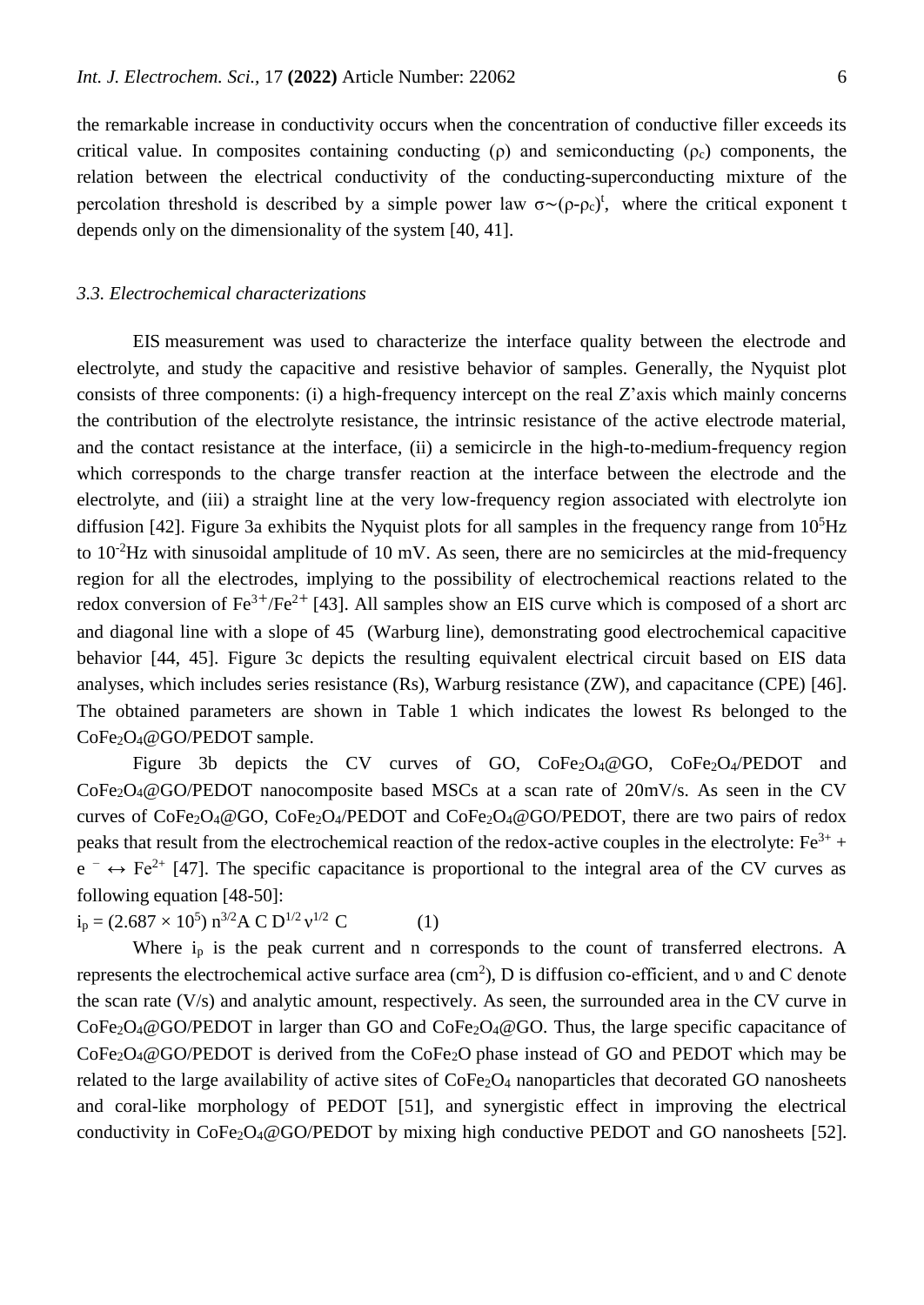Furthermore, the CV curves of CoFe<sub>2</sub>O<sub>4</sub>@GO/PEDOT are almost rectangular, which is associated with ideal capacitive behavior with fast redox reactions [53, 54].



**Figure 3.** (a) Nyquist plots at 10 mV potential, (b) CV at 20 mV/s scan rate, (c) GCD curves at 2.5 A/g current density in potential range from 0 to 1.2 V for GO,  $CoFe<sub>2</sub>O<sub>4</sub>@GO$ , CoFe2O4/PEDOT and CoFe2O4@GO/PEDOT.

**Table 1.** The obtained values for  $C_s$ , E and P of GO,  $CoFe<sub>2</sub>O<sub>4</sub>/O(6)$   $CoFe<sub>2</sub>O<sub>4</sub>/PEDOT$  and CoFe2O4@GO/PEDOT nanocomposites based MSCs.

| <b>Sample</b>                           | $\text{Rs }(\Omega)$ | $\rm Z_{\rm W}$ ( $\Omega/S$ ) | CPE(F) | $\sigma(S/m)$ | $\rho(\Omega m)$      |
|-----------------------------------------|----------------------|--------------------------------|--------|---------------|-----------------------|
| GO                                      | 1.31                 | 0.049                          | 0.025  | 18.33         | $5.44 \times 10^{-2}$ |
| CoFe <sub>2</sub> O <sub>4</sub> @GO    | . 29                 | 0.144                          | 0.085  | 15.80         | $6.61\times10^{-2}$   |
| CoFe <sub>2</sub> O <sub>4</sub> /PEDOT | l.42                 | 0.095                          | 0.071  | 5.25          | $1.91\times10^{-1}$   |
| $CoFe2O4@GO/PEDOT$                      | 1.05                 | 0.150                          | 0.116  | 13.97         | $7.18\times10^{-2}$   |

Figure 3c displays the GCD curves of GO,  $CoFe<sub>2</sub>O<sub>4</sub>/@GO$ ,  $CoFe<sub>2</sub>O<sub>4</sub>/PEDOT$  and  $CoFe<sub>2</sub>O<sub>4</sub>@GO/PEDOT nanocomposites based MSCs obtained at a current density of 2.5 A/g. It can be$ observed that  $oFe<sub>2</sub>O<sub>4</sub>/PEDOT$  and  $CoFe<sub>2</sub>O<sub>4</sub>@GO/PEDOT$  nanocomposites show a symmetric, triangle-shaped charge discharge profile in the GCD curve, implying good reversibility. There is a considerable enhancement in the charge storage capacity of  $CoFe<sub>2</sub>O<sub>4</sub>@GO/PEDOT$  nanocomposite based MSCs as compared to the other MSCs, and they also show significantly longer charging/discharging time as compared to other MSCs. The overwhelming long charge/discharge times are related to the pseduocapactive characteristics of the  $CoFe<sub>2</sub>O<sub>4</sub>@GO/PEDOT$  electrode and the good charge storage property of the PEDOT in the energy storage systems [55-57]. The obtained values for C<sub>s</sub>, E and P of GO, CoFe<sub>2</sub>O<sub>4</sub>@GO, CoFe<sub>2</sub>O<sub>4</sub>/PEDOT and CoFe<sub>2</sub>O<sub>4</sub>@GO/PEDOT nanocomposites based MSCs are presented in Table 2. It can be found that the synergistic effect of the GO and CoFe<sub>2</sub>O<sub>4</sub> in the PEDOT matrix resulted in an improvement of the areal specific capacitance and energy density value and a decrease in the power density.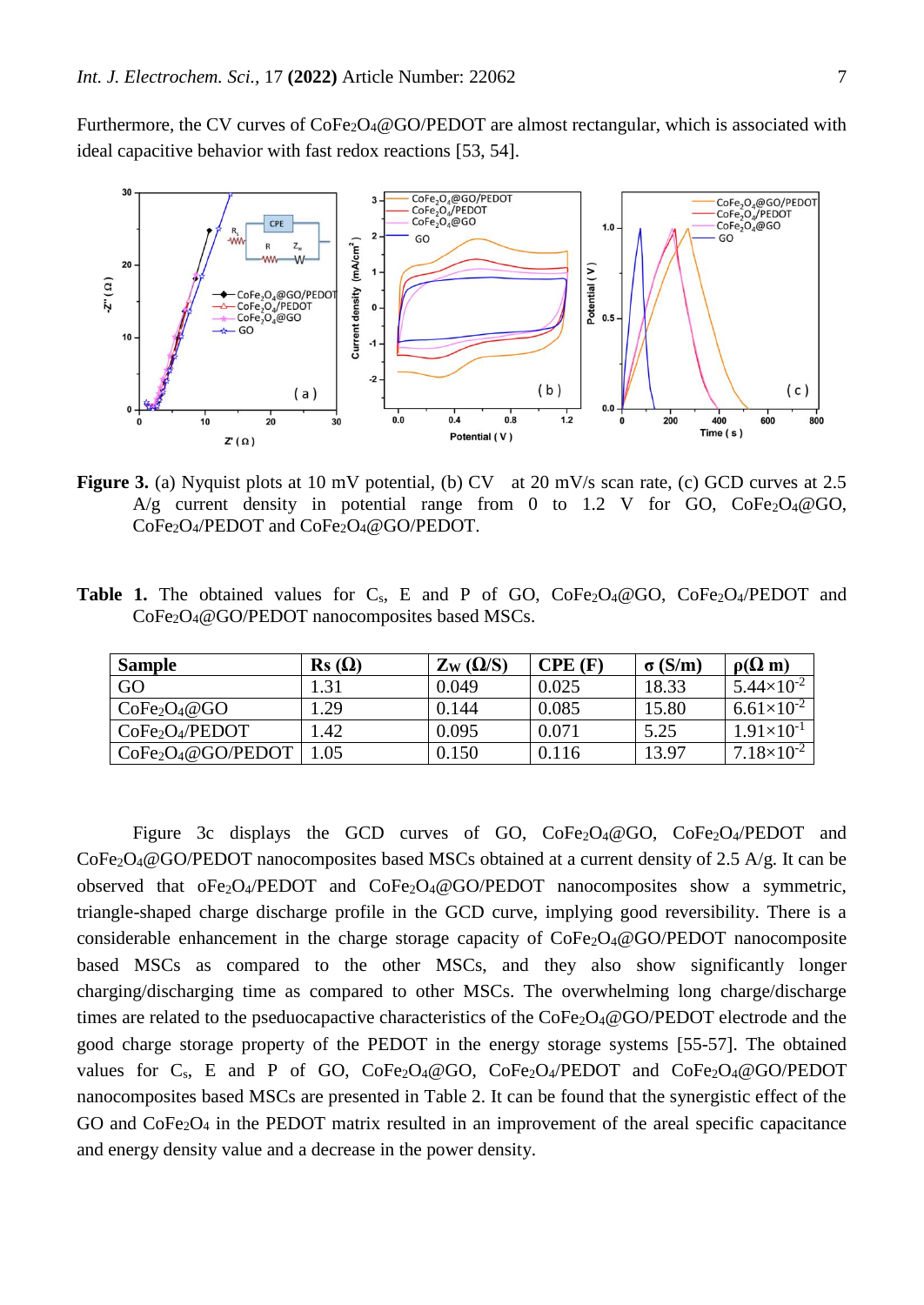The increase in the capacitance in the  $\text{CoFe}_2\text{O}_4@ \text{GO/PEDOT}$  electrode is can be related to the change in the nanostructures, the high porosity between the  $\text{CoFe}_2\text{O}_4$  nanoparticles, GO nanosheets with numerous edges and coral-like morphology of the PEDOT matrix can facilitate the penetration and movement of electrolyte ions into the inner region of the electrode. The resultant large surface area of the CoFe2O4@GO/PEDOT nanocomposite gives more active sites for electrochemical reactions and enhances the charge transfer rate to the  $CoFe<sub>2</sub>O<sub>4</sub>@GO/PEDOT$  [58-60]. PEDOT combined with GO nanosheets enhances the conductivity at reducing potentials, indicting better electrochemical performance of MSCs due to their good chemical and physical stability, wide tenability composition, and electrolyte compatibility [31]. Therefore, further electrochemical studies were conducted on the CoFe2O4@GO/PEDOT electrode.

**Table 2.** The obtained values for  $C_s$ , E and P of GO,  $CoFe<sub>2</sub>O<sub>4</sub>/@GO$ ,  $CoFe<sub>2</sub>O<sub>4</sub>/PEDOT$  and CoFe<sub>2</sub>O<sub>4</sub>@GO/PEDOT nanocomposites based MSCs.

| <b>Sample</b>                              | Current density $(A/g)$ | $C_s (Fg^{-1})$ | $E$ (Whkg <sup>-1</sup> ) | $P$ (Wkg <sup>-1</sup> ) |
|--------------------------------------------|-------------------------|-----------------|---------------------------|--------------------------|
| GO                                         | 2.5                     | 314             | 42                        | 2.4                      |
| CoFe <sub>2</sub> O <sub>4</sub> @GO       | 2.5                     | 389             | 53                        |                          |
| CoFe <sub>2</sub> O <sub>4</sub> /PEDOT    | 2.5                     | 315             | 43                        | 0.9                      |
| $CoFe2O4@GO/PEDOT$                         | 2.5                     | 435             | 62                        | 0.9                      |
| $CoFe2O4@GO/PEDOT$                         |                         | 398             | 54                        | 1.5                      |
| CoFe <sub>2</sub> O <sub>4</sub> @GO/PEDOT |                         | 365             | 49                        | 3.2                      |



**Figure 4.** (a) CV at different scan rates from 20 to 100 mV/s, (b) GCD curves at current densities from 2.5 to 10  $A/g$  of CoFe<sub>2</sub>O<sub>4</sub>@GO/PEDOT in potential range from 0 to 1.2 V and (c) capacitance retention with respect to cycle numbers for CoFe<sub>2</sub>O<sub>4</sub>@GO/PEDOT.

Figure 4a indicates that the rectangular-like CV curve of  $\text{CoFe}_2\text{O}_4@ \text{GO/PEDOT}$  displays an increase in loop area with an increase in the scan rate from 5 to 100mV/s, demonstrating the increase in the current response and stability of CoFe2O4@GO/PEDOT nanocomposite-based MSCs. Further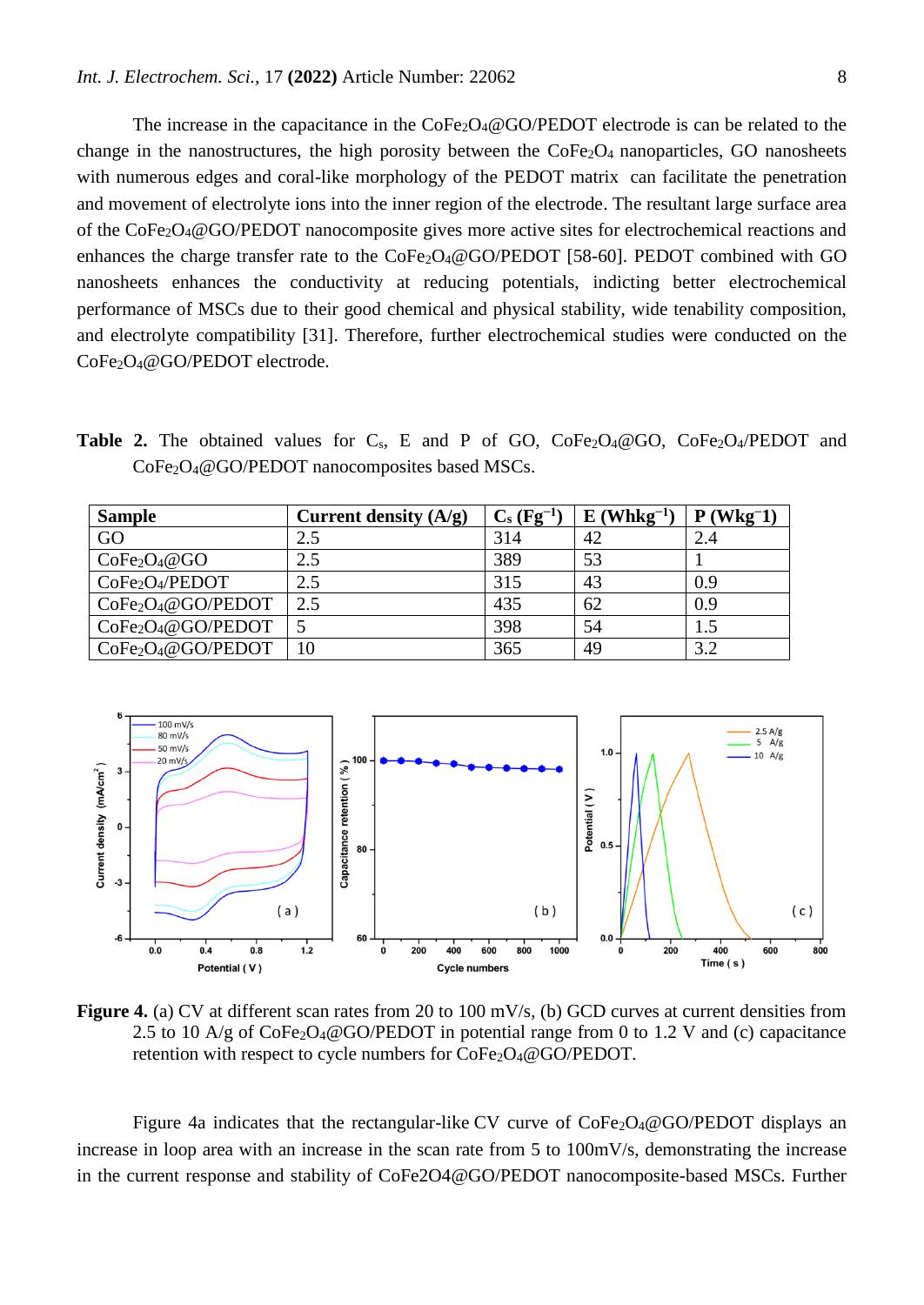studies were conducted on the rate capability of the CoFe<sub>2</sub>O<sub>4</sub>@GO/PEDOT electrode through measurements of the GCD curves at current densities of 2.5, 5, and 10 A/g. Figure 4b depicts the resultant GCD profiles of the CoFe<sub>2</sub>O<sub>4</sub>@GO/PEDOT electrode which are symmetric, signifying excellent reversible charging-discharging performance. The obtained values for  $C_s$ , E and P of  $CoFe<sub>2</sub>O<sub>4</sub>@GO/PEDOT nanocomposite based MSC at current densities of 2.5, 5, and 10 A/g are$ presented in Table 1. It is observed that CoFe<sub>2</sub>O<sub>4</sub>@GO/PEDOT demonstrates excellent rate capability and high specific capacitance retention even at very high current densities. It exhibits specific capacitances of 398 and 365  $Fg^{-1}$  with 92% and 83% capacitance retention with increase the current density from 5 to 10 A/g, indicating the capacitance decreases with increasing current density because the diffusion and transfer of ions are limited at higher current densities [61, 62].

| <b>Electrode material</b>                         | <b>Supporting electrolyte</b>                                                    | $C_{s}$<br>(F/g) | E<br>(Wh/kg) | ${\bf P}$<br>(W/kg) | <b>Curren</b><br>t<br>density<br>(A/g) | <b>Ref</b> |
|---------------------------------------------------|----------------------------------------------------------------------------------|------------------|--------------|---------------------|----------------------------------------|------------|
| nickel<br>Amorphous<br>hydroxide nanospheres      | 1 M KOH                                                                          | 153              | 35.7         | 490                 | 4.3                                    | $[63]$     |
| N/P co-doped ordered<br>mesoporous carbon         | 6 M KOH                                                                          | 392              | 20.2         | 225                 | $\mathbf{1}$                           | $[64]$     |
| nitrogen-doped<br>active<br>carbon/graphene       | 6 M KOH                                                                          | 378.9            | 13.1         | 12.5                | $\overline{2}$                         | $[65]$     |
| coffee<br>grounds-<br>Reduced<br>derived/1T<br>GO | $1 M H_2SO_4$                                                                    | 440              | 153.8        | 8750                | 0.5                                    | $[66]$     |
| MoS <sub>2</sub> /C                               | 1 M Na <sub>2</sub> SO <sub>4</sub>                                              | 201.4            | $-$          | $-$                 | 0.2                                    | $[67]$     |
| microwave<br>Activated<br>exfoliated GO           | 1-butyl-3-methyl-imidazolium<br>Tetrafluoroborate/acetonitrile                   | 166              | 70           | 250                 | 5.7                                    | $[68]$     |
| Activated<br>Porous<br><b>Reduced GO</b>          | 1 M tetraethylammonium<br>tetrafluoroborate/acetonitrile                         | 120              | 26           | 500                 | 10                                     | $[69]$     |
| Activated<br>microwave<br>exfoliated GO           | 1-ethyl-3-methylimidazolium<br>bis-<br>(trifluorosulfonyl)imide/<br>acetonitrile | 174              | 74           | 338                 | 4.2                                    | $[70]$     |
| PEDOT:PSS/CoFe2O4<br>/ Carbon Fiber Cloth         | 1 M Na <sub>2</sub> SO <sub>4</sub>                                              | 426              | 25.17        | 620.7               | $\overline{1}$                         | $[71]$     |
| rGO/CoFe2O4/PEDOT:<br><b>PSS</b>                  | 1 M KOH                                                                          | 0.034<br>5       | 25.9         | 135.3               | 0.001                                  | $[72]$     |
| CoFe <sub>2</sub> O <sub>4</sub> @GO/PEDOT        | 100 g/l PVA/H2SO4                                                                | 435              | 62           | 0.9                 | 2.5                                    | This       |
|                                                   |                                                                                  | 398              | 54           | 1.5                 | 5                                      | work       |
|                                                   |                                                                                  | 365              | 48           | 3.2                 | 10                                     |            |

**Table 3.** Comparison between these results for CoFe<sub>2</sub>O<sub>4</sub>@GO/PEDOT nanocomposite based MSC and reported MSCs.

Figure 4c shows the results of the study on the cycling stability of  $\text{CoFe}_2\text{O}_4@GO/PEDOT$ nanocomposite based MSC as another important parameter of MSC. The cycling stability of the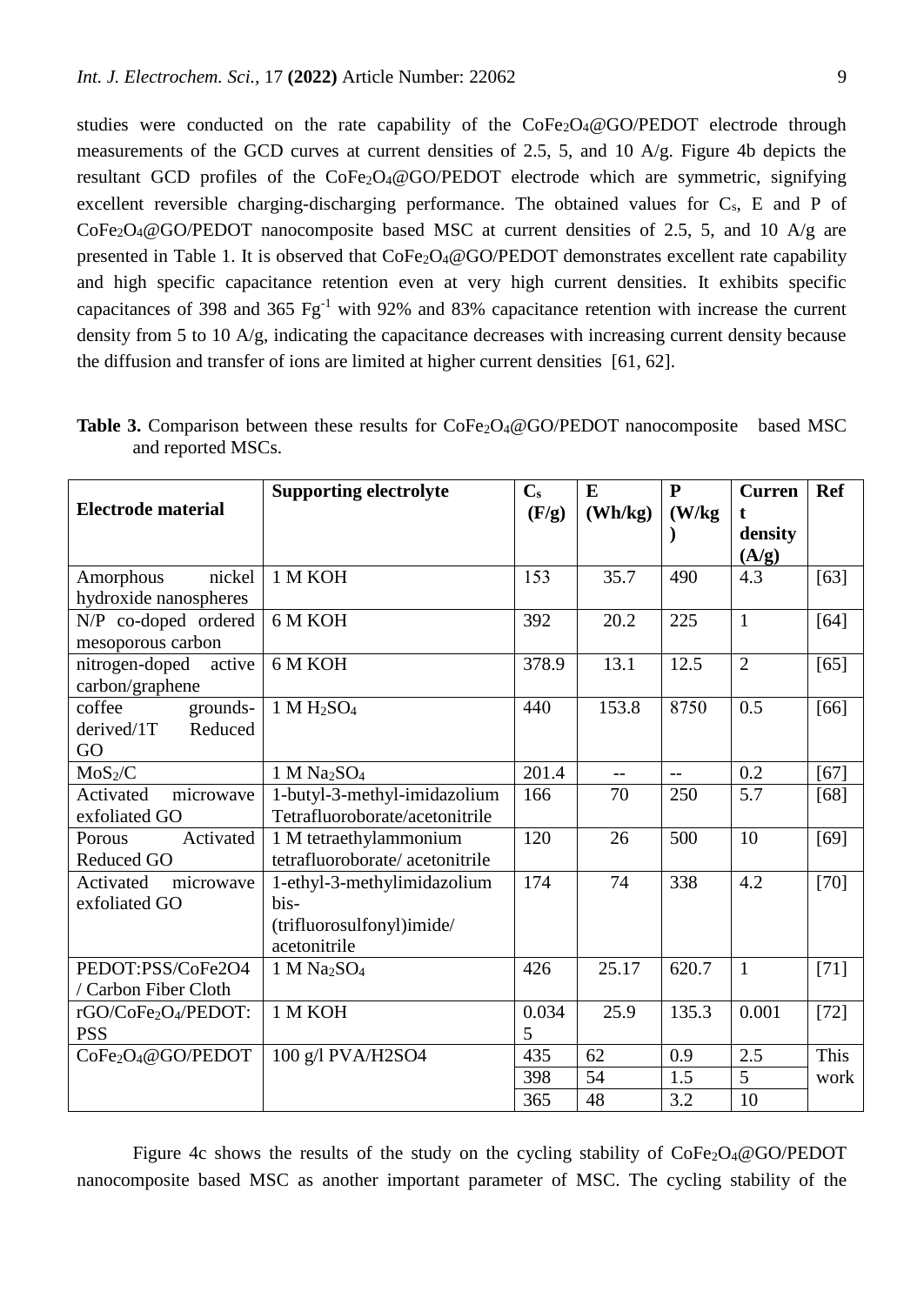sample was evaluated over 1000 continuous charge-discharge cycles at a scan rate of 50mV/s at room temperature. It can be found that the highly porous  $\text{CoFe}_2\text{O}_4@ \text{GO/PEDOT}$  electrode displays outstanding capacitance retention of about 96% after 1000 cycles. There is a small decrease in specific capacitance after 500 cycles ( $\sim$ 3 %). This decrease may be related to dissociation of the bimetal oxide ions during the redox process [73]. After 500 cycles, there is no significant change in specific capacitance value, demonstrating the good cycling stability of  $\text{CoFe}_2\text{O}_4@$  GO/PEDOT nanocomposite based MSCs.

Table 3 shows the comparison between these results for CoFe<sub>2</sub>O<sub>4</sub>@GO/PEDOT nanocomposite based MSC and reported MSCs. It can be observed that the developed nanocomposite-based MSC in this study shows better or comparable performance than other reported MSCs which can be attributed to synergetic effect of  $\text{CoFe}_2\text{O}_4@GO$  composite and porous conductive polymer PEDOT which provides good electrical conductivity and large surface area [71, 72].

## **4. CONCLUSION**

This study focused on the fabrication of CoFe<sub>2</sub>O<sub>4</sub>@GO/PEDOT as stretchable nanocomposite based MSCs and studies of its structural and electrical properties and electrochemical characterization for MSCs applications. The hydrothermal method was used for the preparation of CoFe2O4@GO/PEDOT. Structural studies demonstrated the successful synthesis of CoFe2O4@GO/PEDOT, and synergistic effects of CoFe2O<sup>4</sup> nanoparticles, GO nanosheets and corallike morphology of PEDOT enhanced the effective surface area and provided the high porosity surface. Results of the study of the electrical properties of samples showed that the GO had the higher conductivity value, and electrical conductivity was decreased with the addition of  $CoFe<sub>2</sub>O<sub>4</sub>$  and PEDOT to the GO-based nanocomposite. CoFe<sub>2</sub>O<sub>4</sub> also showed the lower conductivity. Results of electrochemical studies indicated that the areal specific capacitance, energy density and power density of CoFe2O4@GO/PEDOT nanocomposites based MSCs were obtained at 435F/g, 62Wh/kg and 0.9W/kg, respectively, at a current density of 2.5A/g in electrolyte of 100g/l PVA/H2SO4. A comparison between the results for CoFe2O4@GO/PEDOT nanocomposite based MSC and reported MSCs showed the better or comparable performance than other reported MSCs. In the study, the cycling stability of developed MSC showed an outstanding capacitance retention of about 96% after 1000 cycles, demonstrating the good cycling stability of CoFe2O4@GO/PEDOT nanocomposite based MSCs.

#### ACKNOWLEDGMENTS

The research was supported by the National Natural Science Foundation of China: Theoretical study on quantum states generation and quantum information process with optical cavity system 11447149.

## **References**

1. W. Liu, Y. Zheng, Z. Wang, Z. Wang, J. Yang, M. Chen, M. Qi, S. Ur Rehman, P.P. Shum and L. Zhu, *Advanced Materials Interfaces*, 8 (2021) 2001978.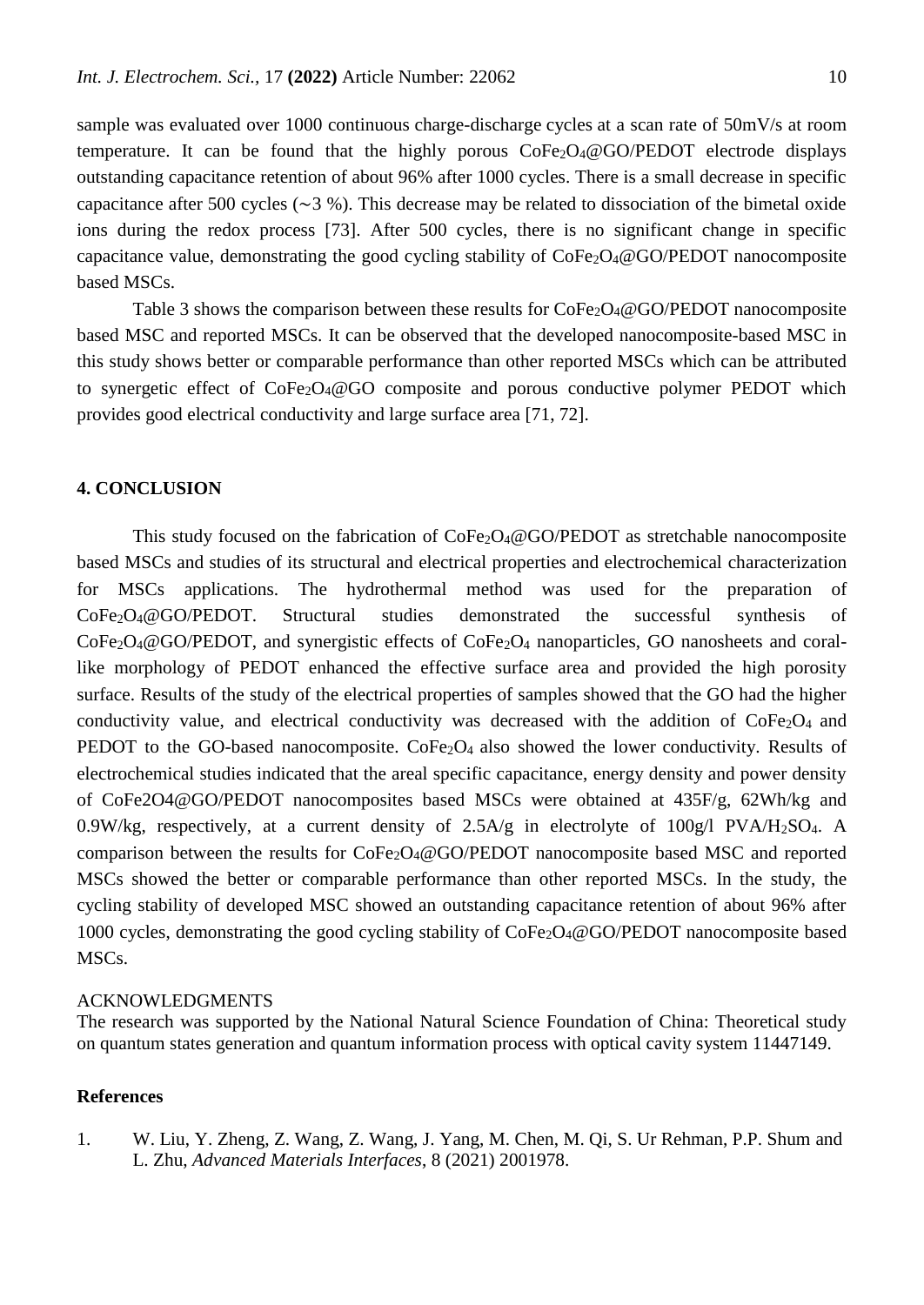- 2. L. Jiang, Y. Wang, X. Wang, F. Ning, S. Wen, Y. Zhou, S. Chen, A. Betts, S. Jerrams and F.-L. Zhou, *Composites Part A: Applied Science and Manufacturing*, 147 (2021) 106461.
- 3. F. Li, Y. Li, J. Qu, J. Wang, V.K. Bandari, F. Zhu and O.G. Schmidt, *Nano Materials Science*, 3 (2021) 154.
- 4. C. Shen, S. Xu, Y. Xie, M. Sanghadasa, X. Wang and L. Lin, *Journal of Microelectromechanical Systems*, 26 (2017) 949.
- 5. Z. Zhang, L. Feng, H. Liu, L. Wang, S. Wang and Z. Tang, *Inorganic Chemistry Frontiers*, 9 (2022) 35.
- 6. M. Khosravi, *Journal of Eating Disorders*, 8 (2020) 1.
- 7. Z. Lv, Y. Luo, Y. Tang, J. Wei, Z. Zhu, X. Zhou, W. Li, Y. Zeng, W. Zhang and Y. Zhang, *Advanced Materials*, 30 (2018) 1704531.
- 8. D.G. Mackanic, T.-H. Chang, Z. Huang, Y. Cui and Z. Bao, *Chemical Society Reviews*, 49 (2020) 4466.
- 9. Y. Li, D.D. Macdonald, J. Yang, J. Qiu and S. Wang, *Corrosion Science*, 163 (2020) 108280.
- 10. L. Liu, H. Zhao and Y. Lei, *InfoMat*, 1 (2019) 74.
- 11. M. Beidaghi and Y. Gogotsi, *Energy & Environmental Science*, 7 (2014) 867.
- 12. T. Sang Tran, N.K. Dutta and N. Roy Choudhury, *Materials*, 12 (2019) 978.
- 13. G. Luo, Q. Zhang, M. Li, K. Chen, W. Zhou, Y. Luo, Z. Li, L. Wang, L. Zhao and K.S. Teh, *Nanotechnology*, 32 (2021) 405402.
- 14. B. Ji, F. Zhang, X. Song and Y. Tang, *Advanced materials*, 29 (2017) 1700519.
- 15. X. Zhang, Y. Tang, F. Zhang and C.S. Lee, *Advanced Energy Materials*, 6 (2016) 1502588.
- 16. C. Guo, C. Ye, Y. Ding and P. Wang, *IEEE Transactions on Power Delivery*, 36 (2020) 2374.
- 17. H. Fu, B. Gao, C. Hu, Z. Liu, L. Hu, J. Kan, Z. Feng and P. Xing, *Nanotechnology*, 33 (2021) 075703.
- 18. L. Guo, C. Ye, Y. Ding and P. Wang, *IEEE Transactions on Power Delivery*, 36 (2020) 3231.
- 19. L. Li, Y. Shan, F. Wang, X. Chen, Y. Zhao, D. Zhou, H. Wang and W. Cui, *ACS Applied Materials & Interfaces*, 13 (2021) 48525.
- 20. M. Khosravi, *Current Psychology*, 40 (2021) 5735.
- 21. M. Shaterian, A. Aghaei, M. Koohi, M. Teymouri and A. Mohammadi-Ganjgah, *Polyhedron*, 182 (2020) 114479.
- 22. H.R. Kim, J.H. Lee, S.K. Lee, Y. Chun, H.Y. Yoo, H.U. Lee, H.S. Kwak, C. Park, J.H. Lee and S.W. Kim, *Journal of Energy Storage*, 44 (2021) 103458.
- 23. Y. Wang, Y. Ma, G. Guo, Y. Zhou, Y. Zhang, Y. Sun and Y. Liu, *International Journal of Electrochemical Science*, 12 (2017) 2135.
- 24. T. Fan, C. Huang, R. Chen, J. Xu, C. Wang and Y. Qian, *International Journal of Electrochemical Science*, 12 (2017) 7659.
- 25. J. Li, J. Guo, X. Zhang, Y. Huang and L. Guo, *International Journal of Electrochemical Science*, 12 (2017) 1157.
- 26. R. Zhang, W. Zhang, M. Shi, H. Li, L. Ma and H. Niu, *Dyes and Pigments*, (2021) 109968.
- 27. N. Gurbani, C.-P. Han, K. Marumoto, R.-S. Liu, R.J. Choudhary and N. Chouhan, *ACS Applied Energy Materials*, 1 (2018) 5907.
- 28. N. Kasapoğlu, A. Baykal, Y. Köseoğlu and M. Toprak, *Scripta Materialia*, 57 (2007) 441.
- 29. R. Rezapour-Nasrabad, *Electronic Journal of General Medicine*, 15 (2018) em73.
- 30. L. Zhang, R. Jamal, Q. Zhao, M. Wang and T. Abdiryim, *Nanoscale Research Letters*, 10 (2015) 148.
- 31. H.U. Lee, J.-H. Jin and S.W. Kim, *Journal of industrial and engineering chemistry*, 71 (2019) 184.
- 32. H. Maleh, M. Alizadeh, F. Karimi, M. Baghayeri, L. Fu, J. Rouhi, C. Karaman, O. Karaman and R. Boukherroub, *Chemosphere*, (2021) 132928.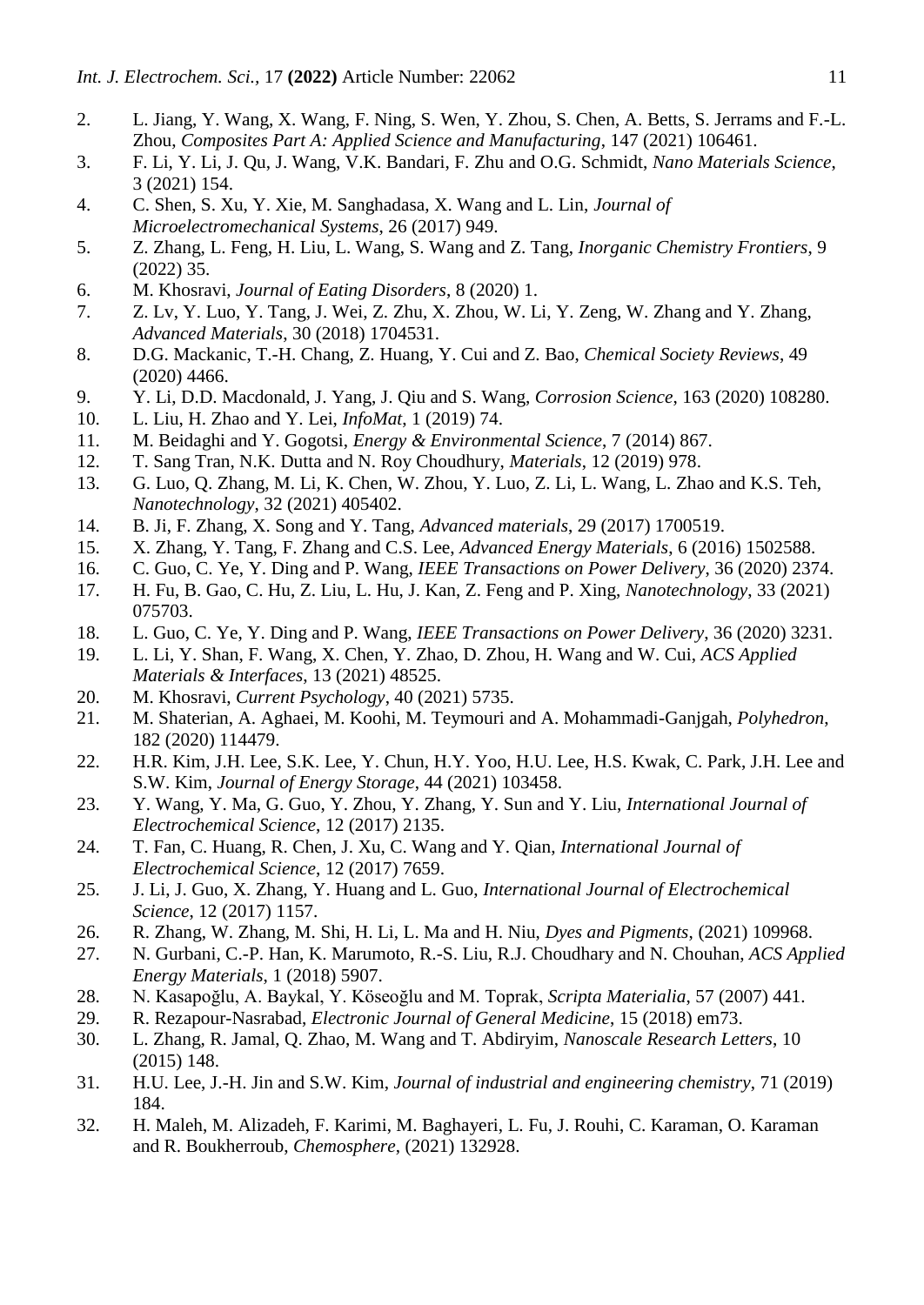- 33. Y. Orooji, B. Tanhaei, A. Ayati, S.H. Tabrizi, M. Alizadeh, F.F. Bamoharram, F. Karimi, S. Salmanpour, J. Rouhi and S. Afshar, *Chemosphere*, 281 (2021) 130795.
- 34. H.-S. Jeong, H. Kim, K.-I. Jo, J. Jang, J.-H. Choi and J. Koo, *Applied Surface Science*, 508 (2020) 144416.
- 35. Z. Savari, S. Soltanian, A. Noorbakhsh, A. Salimi, M. Najafi and P. Servati, *Sensors and Actuators B: Chemical*, 176 (2013) 335.
- 36. C. Sumathi, P. Muthukumaran, P. Thivya, J. Wilson and G. Ravi, *RSC Advances*, 6 (2016) 81500.
- 37. N. Derakhshan, D. Derakhshan, A. Derakhshan, G. Hashemi, M. Fallahzadeh, M. Basiratnia, Z. Bazargani, H. Jalaeian and S. Malek-Hosseini, *Saudi Journal of Kidney Diseases and Transplantation*, 22 (2011) 339.
- 38. K.-H. Müller, G. Wei, B. Raguse and J. Myers, *Physical Review B*, 68 (2003) 155407.
- 39. M. Motevasselian, S.S. Gargari, S. Younesi, P. Pooransari, P. Saadati, M. Mirzamoradi, S. Savad, M.M.T. Amin, M.-H. Modarresi and M. Afrakhteh, *Molecular cytogenetics*, 13 (2020) 1.
- 40. S.-L. Shi, L.-Z. Zhang and J.-S. Li, *Journal of polymer research*, 16 (2009) 395.
- 41. M. Bakhtiyari, M. Mirzamoradi, P. Kimyaiee, A. Aghaie, M.A. Mansournia, S. Ashrafi-Vand and F.S. Sarfjoo, *Fertility and sterility*, 104 (2015) 649.
- 42. A. Daraghmeh, S. Hussain, I. Saadeddin, L. Servera, E. Xuriguera, A. Cornet and A. Cirera, *Nanoscale research letters*, 12 (2017) 1.
- 43. G. Liu, J. Shao, Y. Gao, Z. Chen and Q. Qu, *Chinese Journal of Chemistry*, 35 (2017) 67.
- 44. Y. Tian, C. Yang, W. Que, X. Liu, X. Yin and L.B. Kong, *Journal of Power Sources*, 359 (2017) 332.
- 45. M. Mirzamoradi, F. Hasani Nejhad, R. Jamali, Z. Heidar and M. Bakhtiyari, *The Journal of Maternal-Fetal & Neonatal Medicine*, 33 (2020) 2533.
- 46. W. Choi, H.-C. Shin, J.M. Kim, J.-Y. Choi and W.-S. Yoon, *J. Electrochem. Sci. Technol*, 11 (2020) 1.
- 47. J. Lin and X. Du, *Micromachines*, 12 (2021) 1195.
- 48. X. Deng, J. Li, S. Zhu, F. He, C. He, E. Liu, C. Shi, Q. Li and N. Zhao, *Journal of Alloys and Compounds*, 693 (2017) 16.
- 49. R. Li, X. Dong, C. He, Z. Liu, L. Huang and Y. Yang, *International Journal of Electrochemical Science*, 12 (2017) 144.
- 50. G. Jiang and S. Xie, *International Journal of Electrochemical Science*, 14 (2019) 5422.
- 51. P. Tang, L. Han and L. Zhang, *ACS applied materials & interfaces*, 6 (2014) 10506.
- 52. A. Elschner and W. Lövenich, *MRS bulletin*, 36 (2011) 794.
- 53. A.M. Teli, S.A. Beknalkar, S.A. Pawar, D.P. Dubal, T.D. Dongale, D.S. Patil, P.S. Patil and J.C. Shin, *Energies*, 13 (2020) 6124.
- 54. S.M.M. Dezfouli and S. Khosravi, *European Journal of Translational Myology*, 30 (2020) 8712.
- 55. K. Gholami Laelabadi, R. Moradian and I. Manouchehri, *ACS Applied Energy Materials*, 3 (2020) 5301.
- 56. J. Ma, S. Zheng, Y. Cao, Y. Zhu, P. Das, H. Wang, Y. Liu, J. Wang, L. Chi and S. Liu, *Advanced Energy Materials*, 11 (2021) 2100746.
- 57. A. Bahrami, A. Nateghian, S. Salehi, G. Bahoush, S. Talebi, S. Ghasemi, S. Razi and N. Rezaei, *Acta Medica Iranica*, 58 (2020) 38.
- 58. Z. Peng, J. Lin, R. Ye, E.L. Samuel and J.M. Tour, *ACS applied materials & interfaces*, 7 (2015) 3414.
- 59. R. Savari, H. Savaloni, S. Abbasi and F. Placido, *Sensors and Actuators B: Chemical*, 266 (2018) 620.